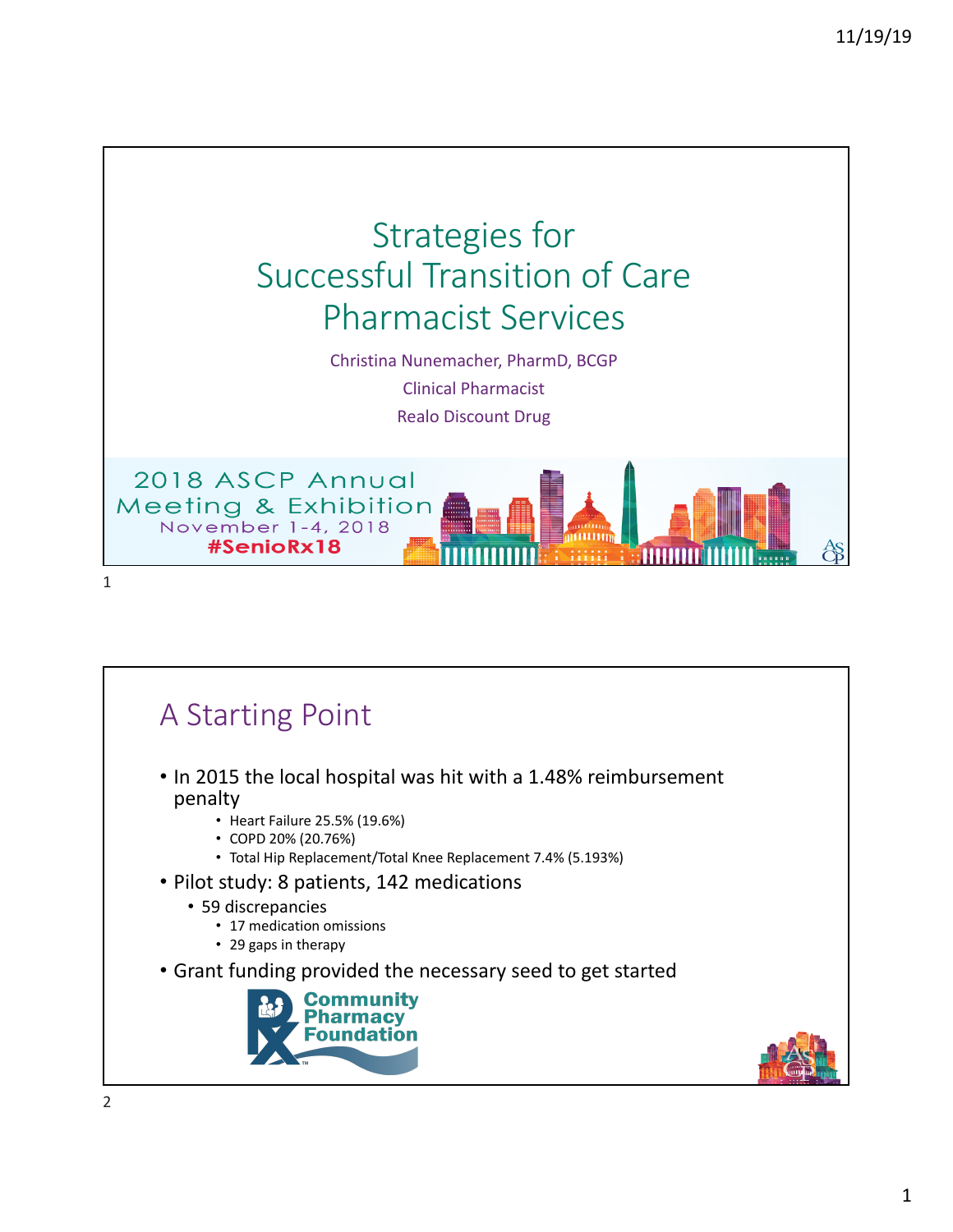

- Medications filled at discharge & delivered to patient\*
- Disease state and medication education
- Medication reconciliation sent to primary care provider
- Reinforce adherence & education at Days 3, 7 and 25 post discharge

**\****For patients who also elect Realo as their pharmacy. All patients who elect service receive education, medication reconciliation and follow-up calls.* 



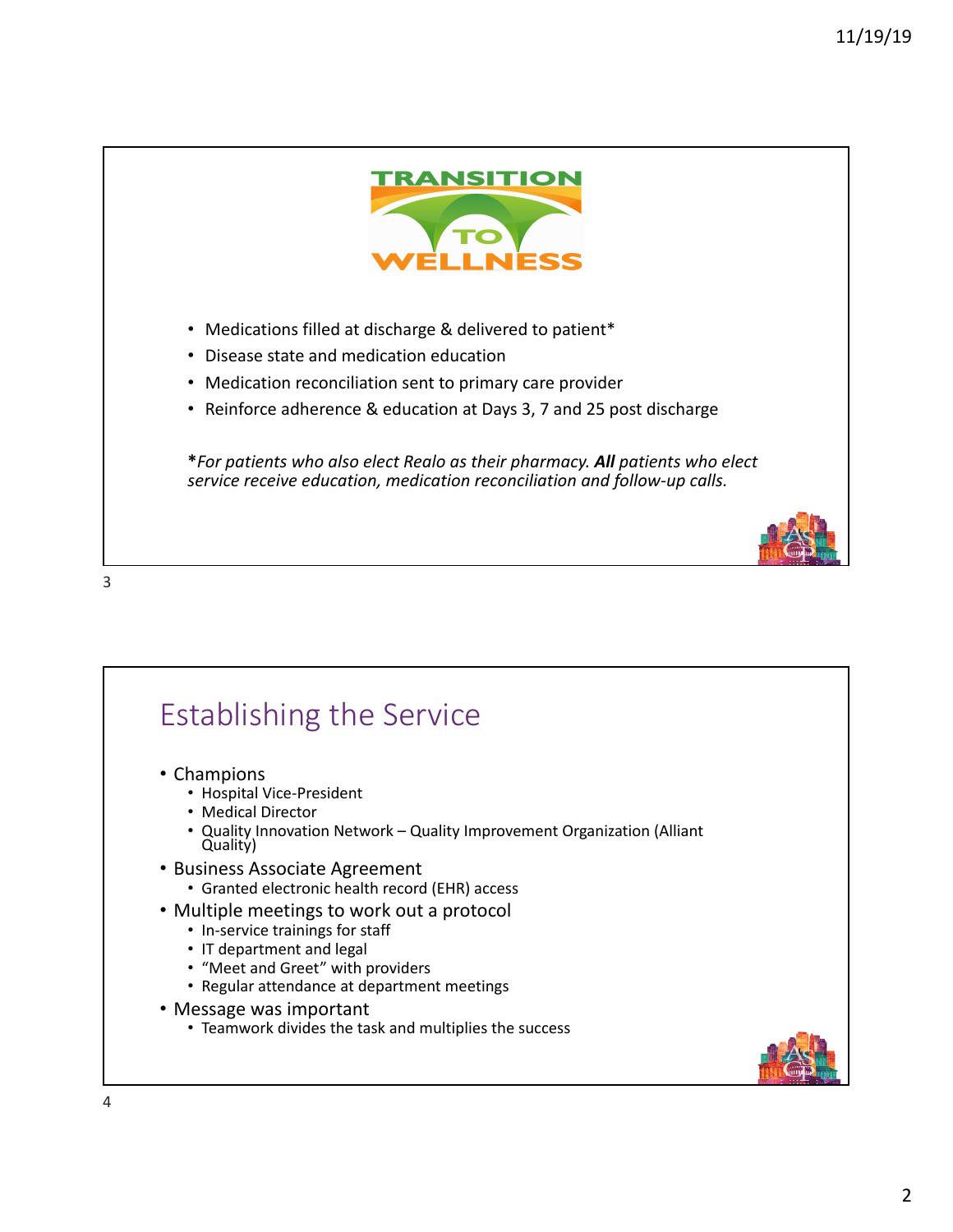## How It Works

- Included in admission query for every patient
	- Response is required to complete check-in
- Daily referral report sent to pharmacy
- Pharmacist has remote access to hospital EHR
- Pharmacy staff onsite every day (M-F) to assess referrals
	- Not all referrals are valid
- Patients are followed throughout stay
- Follow-up at 3, 7 and 25 days post discharge



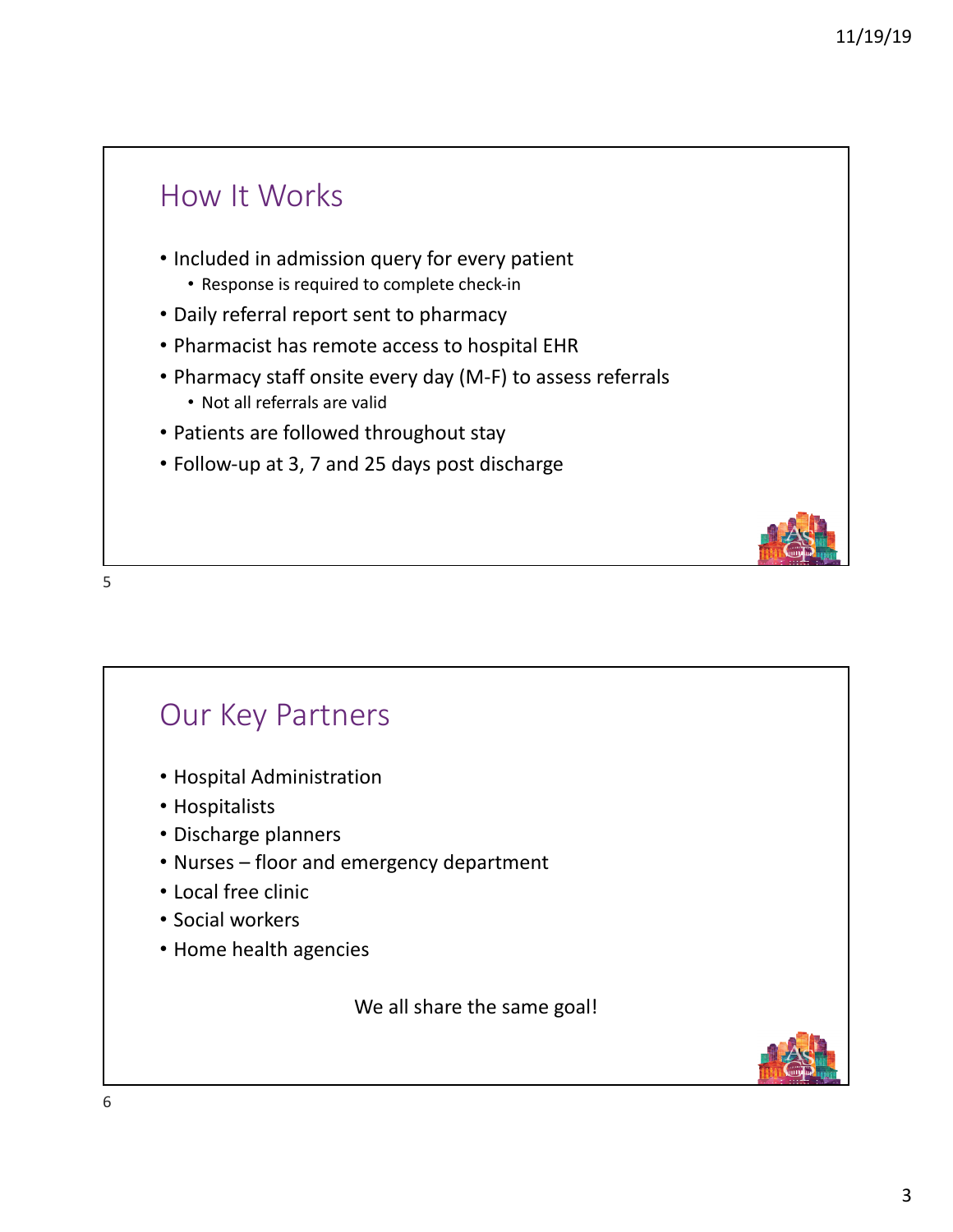

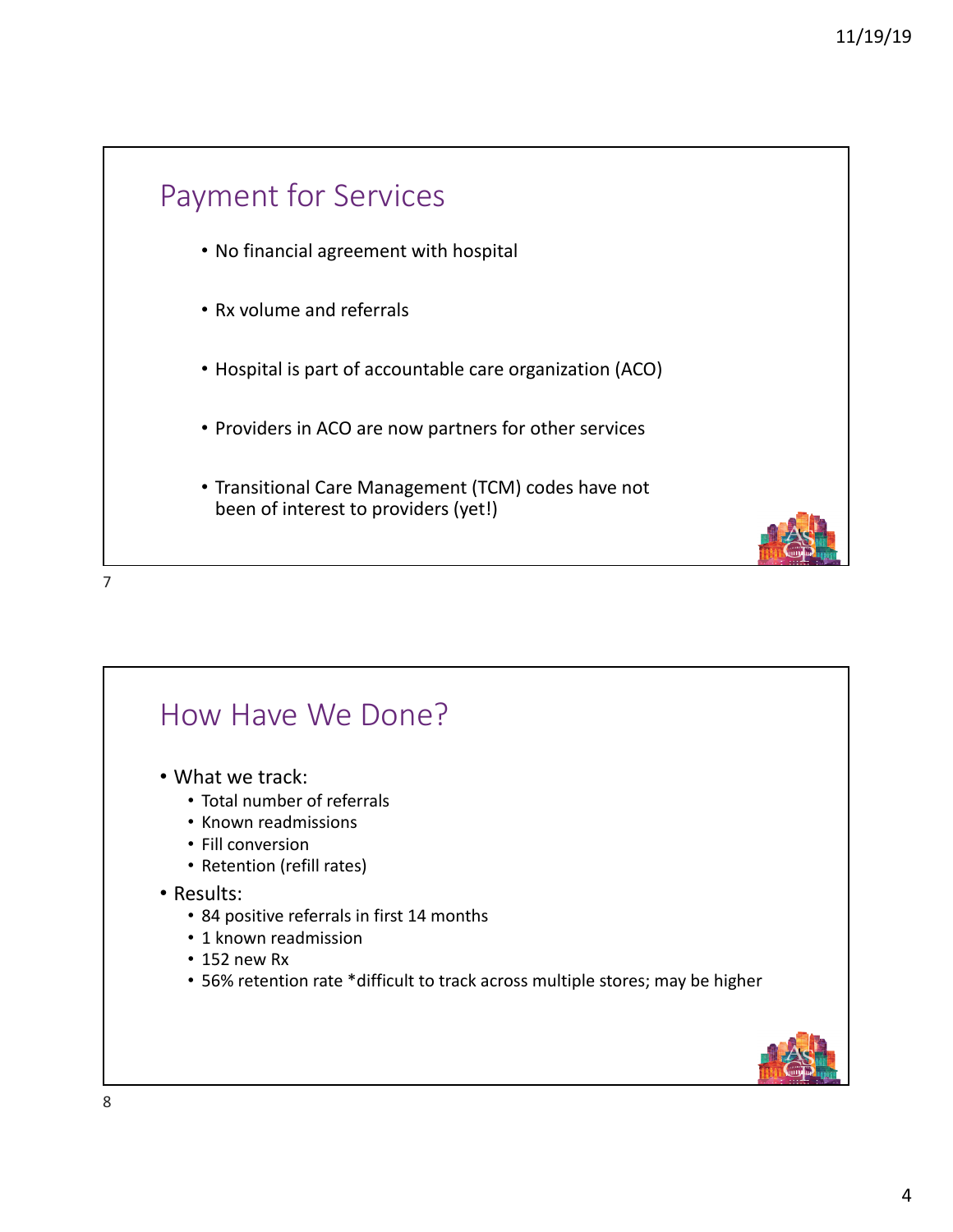## FAQ

- No requirement to fill Rxs with our pharmacy
- Postgraduate Year 1 (PGY1) pharmacy resident is primary driver of program
	- Technicians, students also utilized
	- ~1 hr onsite, ~1 hr on follow-up calls
- Not disease-state focused
	- Initially just looked at heart failure, COPD and diabetes (county-wide priority)
	- Hospital staff requested we open to all patients
- We are dependent on hospital for data to validate

9